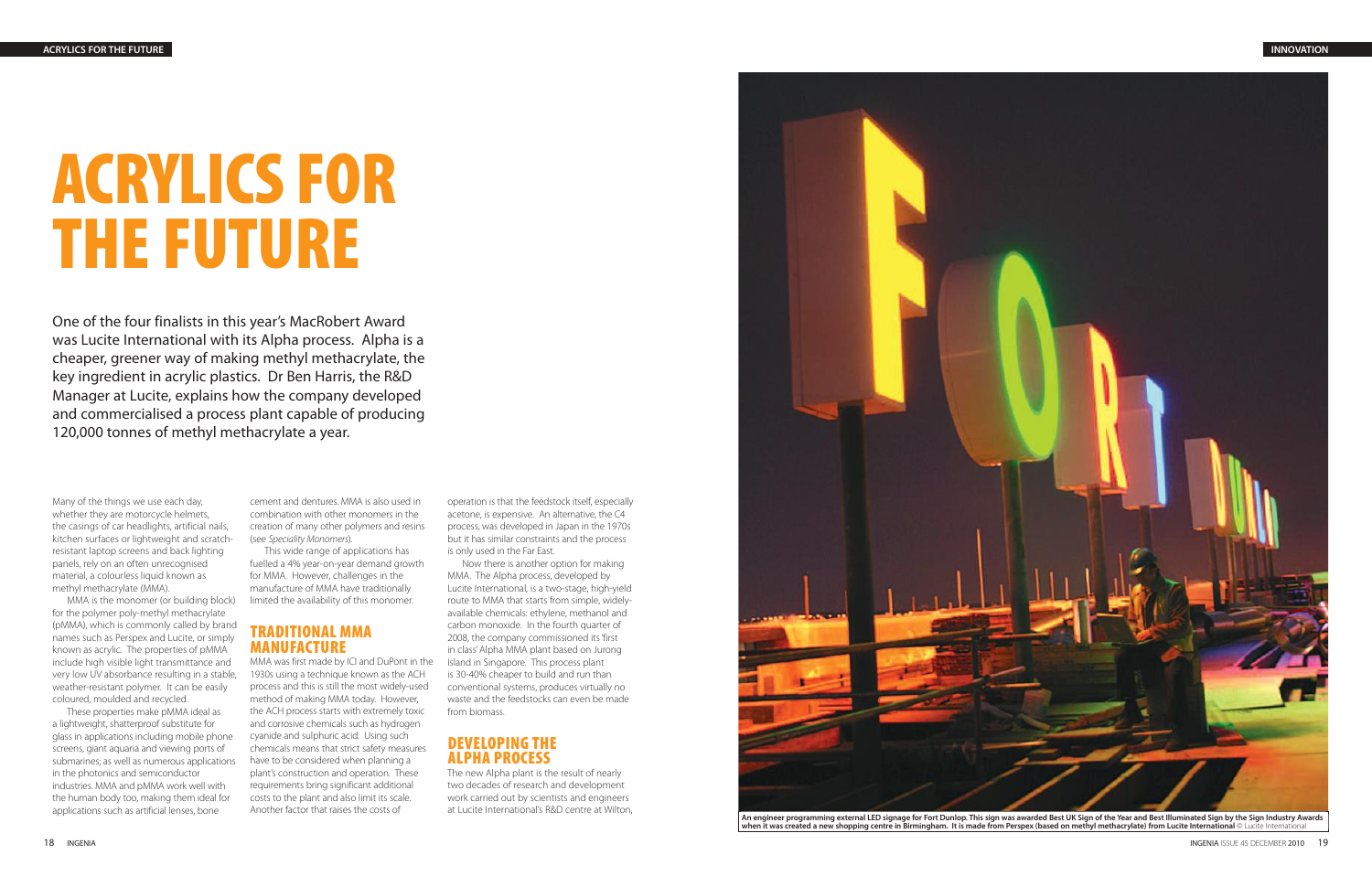the strategy was that the pilot plant should reflect the final plant configuration: all principal separations should be included, all recycle streams should be closed and the construction materials should be the same as for the full-scale plant. Finally, as product quality was critical, the pilot-plant product had to be qualified in end-use applications.

In performing the scale-up to 120,000 tonnes per annum and beyond, knowledge of fundamental properties remained paramount; scale-up was not empirical. For each process step or separation, process models were developed based on unit operation fundamentals and basic reaction kinetic and thermodynamic data.

# **FULL-SCALE PROCESS**

The first step in the process, the MeP synthesis reaction, is done in a continuous-stirred tank reactor under moderate conditions of temperature and pressure. A proprietary agitation and gas-liquid mixing arrangement is used to ensure that the reaction conditions, in terms of reactant concentration and mass transfer rates, are optimal.

The subsequent MMA synthesis from MeP and formaldehyde takes place over a fixed bed of catalyst. This catalyst has caesium

UK, starting with preliminary catalyst trials and conceptual process design studies that began in 1990.

This research revealed the potential of a new two-step process using commodity starting materials and novel catalysts. The first stage involves reacting carbon monoxide, ethylene and methanol together in a single homogeneous catalysed reaction step to produce methylpropionate (MeP). In the second reaction step, MeP is reacted with formaldehyde in a single heterogeneous reaction step to form MMA (see: The Alpha MMA process).

Once the initial screening and concept development had been carried out, it was clear that the proposed process was radically different from existing MMA processes. New chemistry, novel reactive distillations and a dearth of process design information presented significant challenges. The development team needed to determine and develop reaction mechanisms, kinetics, physical property models and data for the principal components and minor impurities.

These challenges were compounded by the requirements for very high purity that many applications place on the MMA. The team needed to ensure that the chemistry of all the intermediates and potential by-products – some of which had never been characterised before – was fully understood. Furthermore, given the exacting specifications for MMA, it was concluded that it was necessary to pilot the new process to replicate all reaction steps, separation operations and impurity recycle streams. The scale selected for the MMA pilot was 0.5kg/hr and Lucite worked with Davy Process Technology (now part of Johnson Matthey) to design this micro-scale plant so that it would faithfully reproduced the behaviour of the full-scale plant (see: Micro-Scale plant concept).

# **PROCESS SCALE-UP**

Once the process had been studied and understood, Lucite took the bold move of scaling up from pilot to production scale without further intermediate, non-



commercial, steps. The anticipated scale of the first production unit was 120,000 tonnes per annum so that required a scale-up by a factor of more than 25,000:1. Although this was not outside the range of scale-up that had been achieved by Davy Process Technology in the past, the MMA flow-sheet was significantly more complicated than the processes previously developed in this manner. In particular, the reactive nature of the product MMA (its propensity to polymerise), reactive reaction intermediates (formaldehyde adducts and by-products) and the associated impurities made the proposed design and scale-up exercise unique.

A strategy was adopted to minimise the risk of the technology not performing as expected. Firstly, it was decided that the process should not try to operate outside the bounds of established unit operations in terms of hardware and processing technology. Secondly, the Alpha pilot plants should be used to confirm fundamental process technology data to allow process design. The third element of

oxide on silica as its active component and it achieves a selectivity to MMA from MeP of approximately 93% and 85% on formaldehyde to MMA. Two parallel MMA reactors are needed because of the formation of a small amount of heavy, relativelyinvolatile compounds. These form coke (solid carbonaceous material) on the catalyst that causes some loss of activity and selectivity. The coke is easily removed and catalyst activity and selectivity restored by controlled,

in-situ regeneration whilst maintaining production through the other reactor.

The reactor product stream is separated in a primary distillation so that a crude MMA product stream, free from water, MeP and formaldehyde, is produced. Unreacted MeP and water are recycled via the formaldehyde dehydration process.

Pure MMA (>99.9%) is produced from the crude MMA in a series of vacuum distillations and one proprietary reactive

In performing the scale-up to 120,000 tonnes per annum and beyond, knowledge of fundamental properties remained paramount; scaleup was not empirical.



Alpha 1 plant, Jurong Island Singapore. This is the first-in-class plant using Lucite's Alpha technology. It was commissioned in the latter part of 2008 and cost<br>\$230 million to engineer and construct © Lucite Internationa